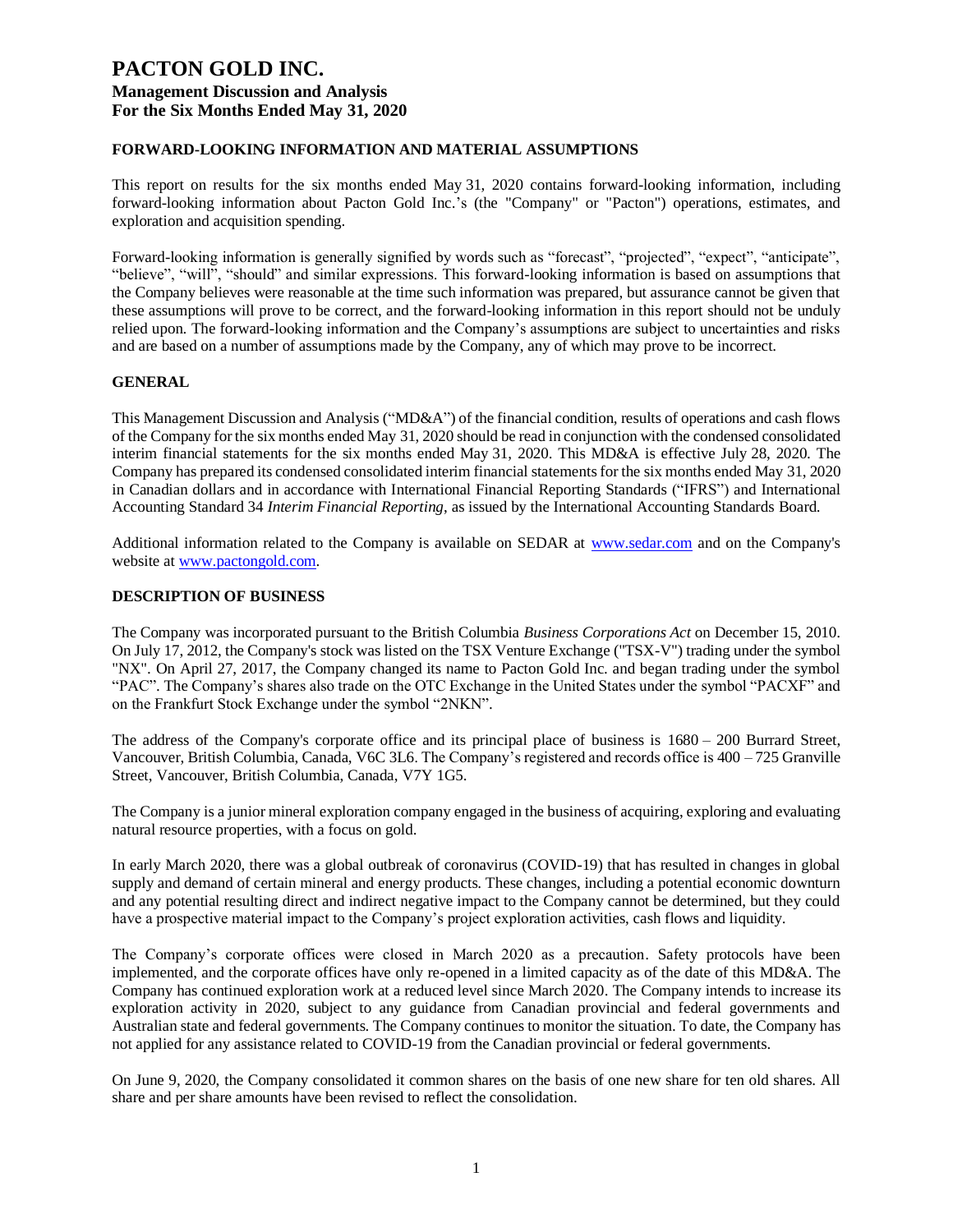## **PACTON GOLD INC.**

### **Management Discussion and Analysis For the Six Months Ended May 31, 2020**

#### **EXPLORATION PROJECTS – AUSTRALIA**

Pilbara Project

#### **CTTR Gold Pty. Ltd. ("CTTR")**

On March 20, 2018, the Company entered into a share purchase agreement to acquire 100% of the issued and outstanding shares of CTTR, an Australian proprietary limited company. CTTR holds applications to nine tenement licenses for a mineral property group in the Pilbara Region of Western Australia.

Under the terms of the share purchase agreement, the Company acquired 100% of the issued and outstanding shares of CTTR by:

- Paying a \$25,000 non-refundable deposit (paid);
- Paying \$75,000 (paid) and issuing 91,666 common shares (issued and valued at \$238,333) of the Company and 45,833 share purchase warrants (issued and valued at \$64,545). Each warrant is exercisable into one additional common share of the Company for a period of 18 months from the date of issue at a price of \$4.50, upon acceptance of the transaction by the TSX-V (issued on March 29, 2018); and
- Paying \$50,000 (paid) and issuing 41,666 common shares (issued and valued at \$270,833) of the Company and 20,833 share purchase warrants (issued and valued at \$72,034). Each warrant is exercisable into one additional common share of the Company for a period of 18 months from the date of issue at a price to be determined at the date of grant, upon the grant of at least six exploration licenses.

The Company also issued 15,625 common shares valued at \$40,625 as a finder's fee on the transaction.

The acquisition of CTTR has been accounted for as an acquisition of assets and liabilities, as CTTR does not meet the definition of a business under IFRS 3 *Business Combinations*. The acquisition of the net assets of CTTR was recorded at the fair value of the consideration transferred of \$836,370, as detailed above. The net assets acquired consisted entirely of exploration and evaluation assets.

On January 6, 2020, the Company surrendered all tenement licenses, which resulted in an impairment charge of \$832,177 for the year ended November 30, 2019.

#### **Arrow (Pilbara) Pty. Ltd. ("Arrow Pilbara")**

On May 11, 2018, the Company entered into a share purchase and option agreement whereby the Company could earn up to an 80% interest in Arrow Pilbara, an Australian proprietary limited exploration company. Arrow Pilbara holds two granted tenement licenses and two applications for licenses in the Pilbara Region of Western Australia.

Under the terms of the agreement, the Company was required to make cash payments and issue common shares and common share purchase warrants of the Company to acquire a 51% interest in Arrow Pilbara as follows:

• Issue 108,695 common shares (issued and valued at \$695,652) and 108,695 common share purchase warrants (issued and valued at \$583,761) exercisable into one share at \$3.50 for three years and pay \$450,000 (paid).

To acquire a further 29% interest in Arrow Pilbara, the Company was required to:

- Pay \$250,000 or an equivalent number of common shares based on the five-day trailing volume-weighted average price at the time of issue, subject to a floor price of no lower than \$1.90 per common share; and
- Fund exploration expenditures up to a maximum of \$500,000.

The vendor retains a right to explore for, mine and extract lithium, caesium and tantalum from the property.

A discovery bonus of \$500,000 cash is payable if the Company reports a National Instrument ("NI") 43-101-defined "measured mineral resource" or "inferred mineral resource" of at least 100,000 ounces of gold on the property.

The Company also issued 22,794 common shares valued at \$58,125 as a finder's fee on the transaction.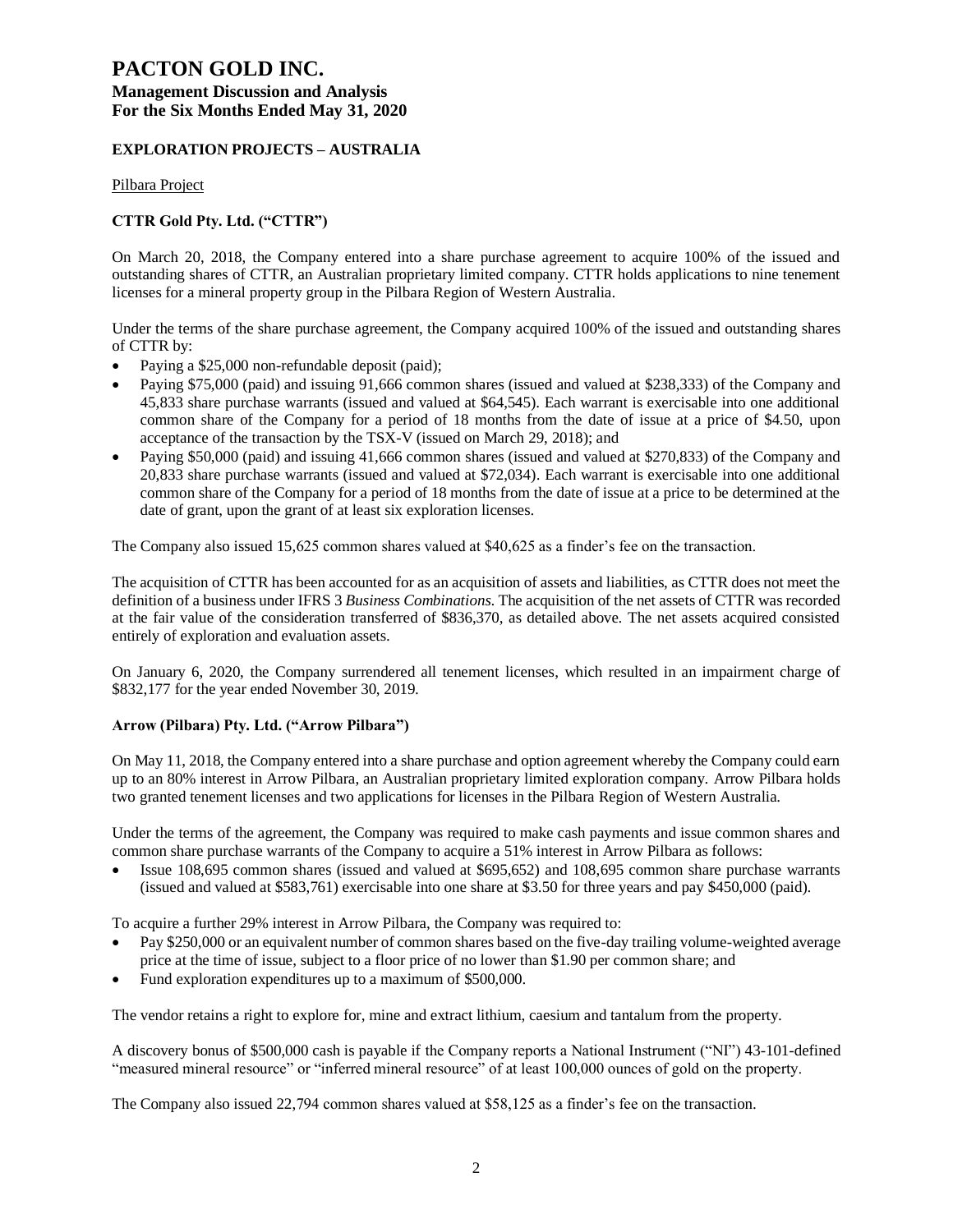The acquisition of 51% of Arrow Pilbara has been accounted for as an acquisition of assets and liabilities, as Arrow Pilbara does not meet the definition of a business under IFRS 3. The acquisition of the net assets of Arrow Pilbara was recorded at the fair value of the consideration transferred of \$1,637,538, as detailed above. The net assets acquired were as follows:

| <b>Net Assets Acquired</b>        |             |
|-----------------------------------|-------------|
| Exploration and evaluation assets | 3,210,860   |
| Non-controlling interest          | (1,573,322) |
|                                   | 1,637,538   |

On August 20, 2018, the Company entered into a share purchase agreement to acquire the remaining ownership interest in Arrow Pilbara. Under the terms of the agreement, the Company will acquire the remaining 49% ownership interest in Arrow Pilbara by paying \$1,000,000 (paid) and issuing 200,000 common shares (issued and valued at \$820,000).

The purchase of the remaining 49% interest was accounted for as follows:

| <b>Acquisition of 49% Interest</b>                                       |                          |
|--------------------------------------------------------------------------|--------------------------|
| Additional consideration paid<br>Elimination of non-controlling interest | 1,820,000<br>(1,573,322) |
|                                                                          |                          |
| Loss on acquisition                                                      | 246,678                  |

On January 6, 2020, the Company surrendered two tenement licenses, which resulted in an impairment charge of \$636,906 for the year ended November 30, 2019.

#### **Drummond East Pty. Ltd. ("Drummond East")**

On August 15, 2018, the Company entered into a share purchase agreement to acquire a 100% interest in Drummond East, an arm's length Australian exploration company wholly owned by Impact Minerals Ltd. ("Impact"). Drummond East holds seven granted tenement licenses in the Pilbara Region of Western Australia.

Under the terms of the agreement, the Company paid Impact a total of \$350,000 and issued 212,500 common shares of the Company to Impact valued at \$860,625.

In addition, the Company will pay a bonus to Impact of \$500,000 if the Company publishes measured, indicated or inferred gold resources of more than 250,000 ounces on the property. The Company granted Impact a 2% net smelter return royalty ("NSR") in respect of the property. The Company retains an exclusive and unlimited right to purchase back 50% of the NSR from Impact for \$500,000.

The Company paid a finder's fee of 29,187 common shares (issued and valued at \$145,938).

The acquisition of Drummond East has been accounted for as an acquisition of assets and liabilities, as Drummond East does not meet the definition of a business under IFRS 3. The acquisition of the net assets of Drummond East was recorded at the fair value of the consideration transferred of \$1,356,563, as detailed above. The net assets acquired consisted entirely of exploration and evaluation assets.

On January 6, 2020, the Company surrendered three tenement licenses, which resulted in an impairment charge of \$629,073 for the year ended November 30, 2019.

#### **Friendly Creek**

On August 11, 2018, the Company entered into a tenement sale agreement to acquire 100% of the Friendly Creek exploration license and mining leases in the Pilbara Region of Western Australia.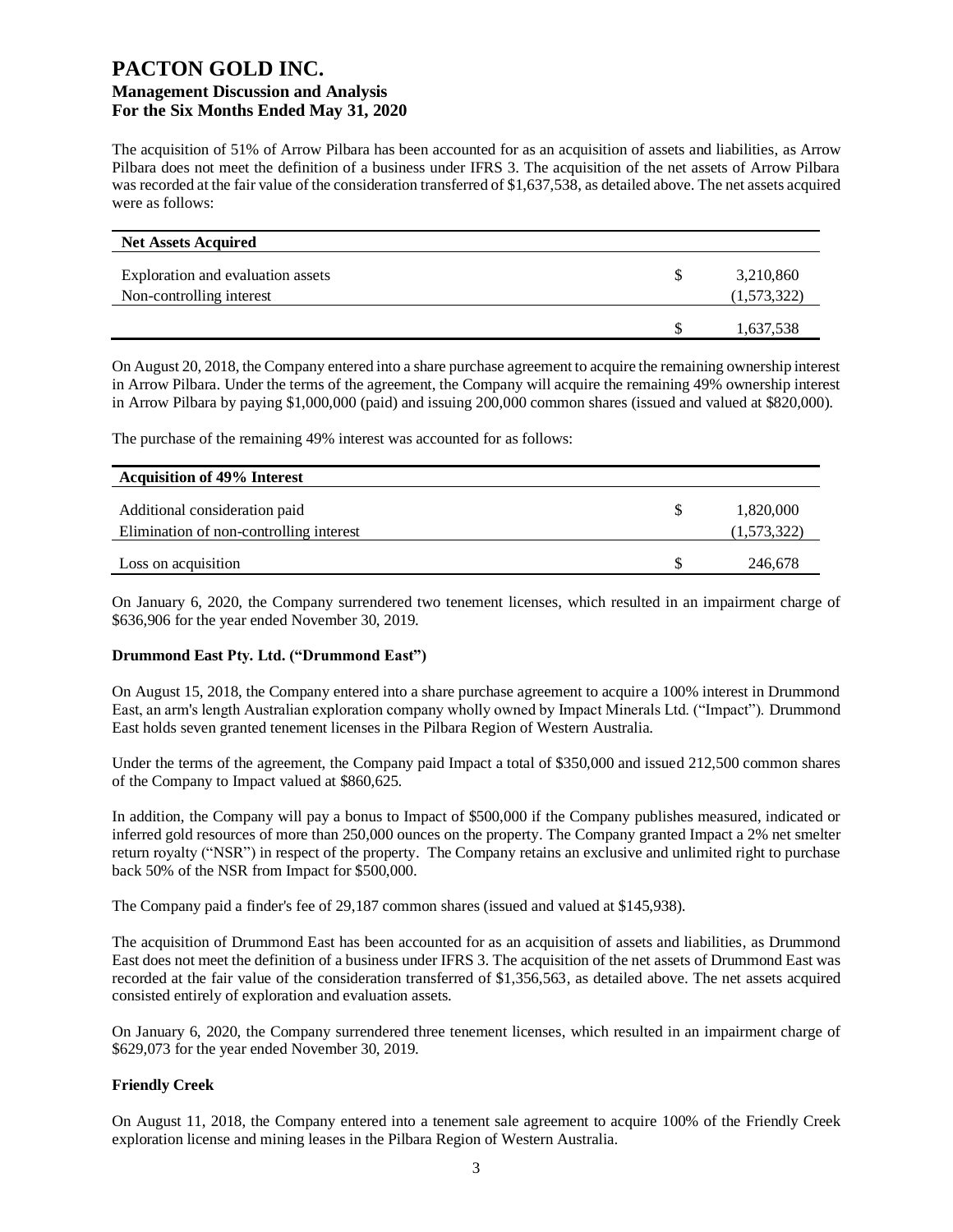Under the terms of the agreement, the Company purchased a 100% interest in Friendly Creek by paying the vendors a total of \$25,000 (paid) and issuing to the vendors 250,000 common shares of the Company (issued on March 15, 2019 and valued at \$562,500).

#### **Yandicoogina and Boodalyerrie**

On September 25, 2018, the Company entered into a tenement sale agreement to acquire 100% of both the Yandicoogina and Boodalyerrie exploration licenses and mining leases from Gardner Mining Pty. Ltd. ("Gardner Mining"), an Australian proprietary limited exploration company.

Under the terms of the agreement, the Company purchased a 100% ownership interest in projects by paying Gardner Mining \$25,000 (paid) and issuing to Gardner Mining 300,000 common shares of the Company (issued on March 8, 2019 and valued at \$720,000).

#### **Golden Palms Project**

On November 5, 2018, the Company entered into a tenement sale agreement to acquire the Golden Palms tenement license in Western Australia.

Under the terms of the agreement, Pacton can purchase 100% of the property by paying a total of \$100,000 (paid) and issuing 40,000 common shares on completion of the transaction (issued and valued at \$40,000).

#### **Hong Kong Project**

On November 23, 2018, the Company entered into a tenement sale agreement to acquire a 70% interest in the Hong Kong project from Clancy Exploration Ltd. ("Clancy"), an Australian Securities Exchange-listed exploration company.

Under the terms of the agreement, the Company purchased a 70% interest in the Hong Kong project by paying Clancy \$200,000 (paid) and issuing to Clancy 378,061 common shares of the Company (issued on December 10, 2018 and valued at \$1,323,215). In addition, the Company issued 30,000 common shares valued at \$82,500 as a finder's fee on the project.

Upon completion of the acquisition, the Company and Clancy will enter into a joint venture, with Pacton acting as operator of the Hong Kong project. A minimum of Australian ("AUD") \$520,000 must be spent by the Company within two years of completion of the transaction. Clancy will be free carried with respect to expenditures until a decision to mine is made unanimously by both parties.

#### **Keras Project**

On October 18, 2018, the Company entered into a grant of gold rights agreement to acquire the conglomerate gold rights of Calidus Resources Ltd. ("Calidus") in both the Marble Bar sub basin and the northeast Pilbara sub basin of Western Australia's Pilbara craton.

Under the terms of the agreement, the Company will acquire the gold rights by paying \$10,000 (paid) and issuing Calidus or its nominees 700,000 common shares of the Company (issued on December 5, 2018 and valued at \$1,925,000) and deferred compensation of 300,000 additional common shares of the Company (issued on November 13, 2019 and valued at \$330,000). A minimum of AUD \$55,000 must be spent by the Company on each anniversary of the completion of the transaction.

On January 6, 2020, the Company decided not to pursue further exploration on the project. An impairment charge of \$2,221,479 has been recorded effective November 30, 2019.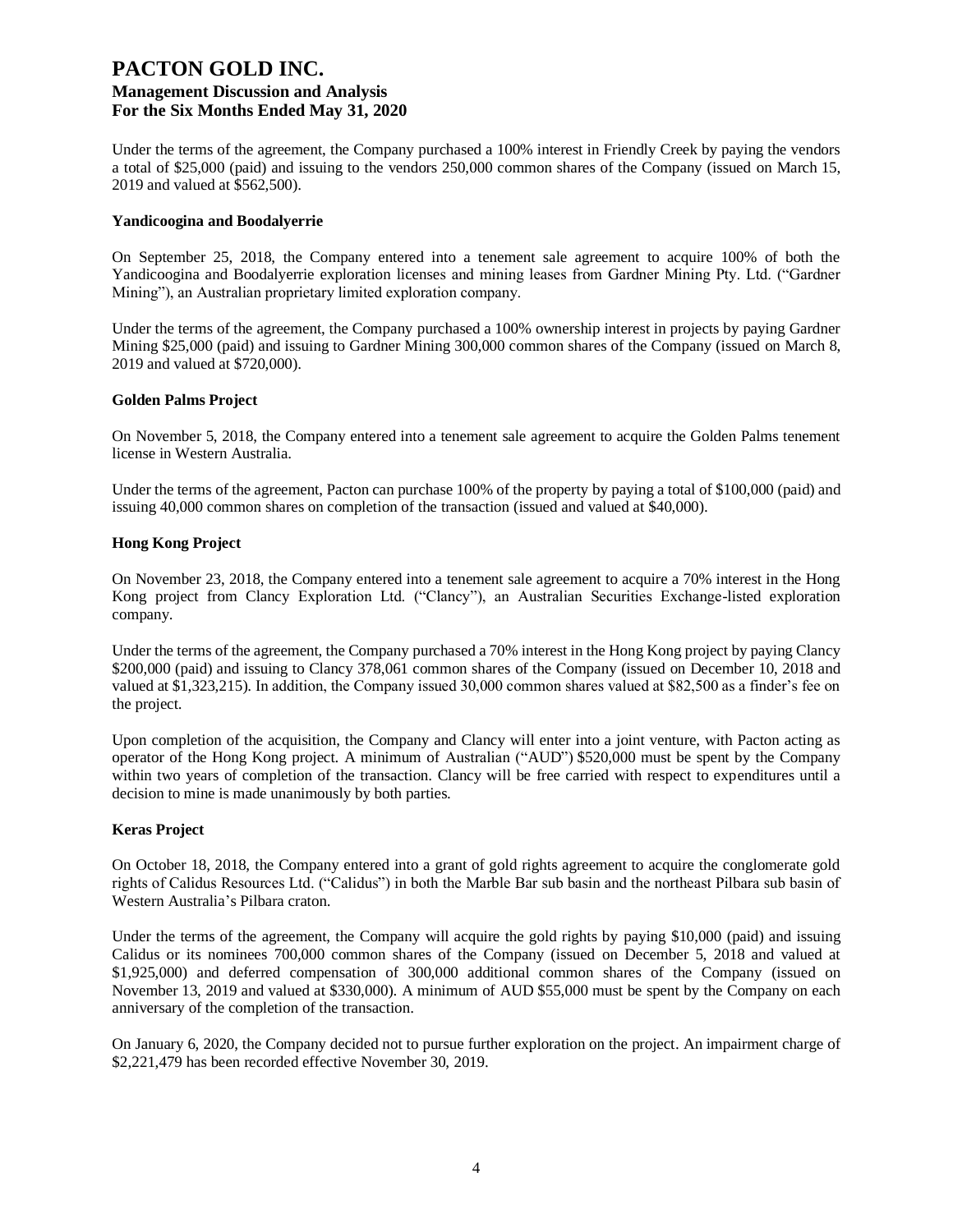#### **Tardarinna Project**

On March 22, 2019, the Company entered into a tenement sale agreement to acquire the Tardarinna tenement license in Western Australia.

Under the terms of the agreement, the Company acquired a 100% interest in the property by issuing 125,000 common shares on completion of the transaction (issued on August 27, 2019 and valued at \$281,250).

#### **Sandstorm Royalties**

On May 25, 2020, the Company entered into an agreement with Sandstorm Gold Ltd. ("Sandstorm"), whereby the Company granted Sandstorm a 1% NSR on all the tenements owned by Pacton in Australia for \$81,819. The tenements covered are part of Arrow Pilbara, Friendly Creek, Yandicoogina and Boodalyerrie, Golden Palms Project, Hong Kong Project and Tardarinna Project above. The Company also assigned its royalty buyback on Drummond East to Sandstorm.

#### **Exploration on the Pilbara Project**

On October 15, 2018, the Company announced that an advance team of reconnaissance prospectors collected gold nuggets from six locations on Pacton's Friendly Creek tenements. The gold nuggets were located in weathered material overlying a package of unclassified Mesoarchean ultramafic rocks and komatiitic basalt that extends along the Friendly Creek tenements for approximately ten kilometres. The origin of the gold nuggets, which show various morphological shapes, has not yet been determined. Subject to confirmation by detailed geological mapping, it is assumed that the material has not been transported and that the nuggets represent eluvial material that has been liberated from the underlying bedrock. This tentative interpretation is supported by the reports of historical gold workings from the same geological unit throughout the Friendly Creek tenements and throughout Pacton's adjacent Hong Kong tenement. Massive areas of the prospective geological formation also underlie the Golden Palms tenement, which is largely unexplored.

On March 12, 2019, the Company announced the commencement of initial fieldwork at the Yandicoogina Project. The work program is targeting high-grade, shear-hosted gold within a number of mineralization settings and will use rock chip sampling and mapping to prioritize targets for drill testing.

On July 12, 2019, the Company announced that prospecting work at the Friendly Creek mining lease has identified primary quartz vein hosted visible gold mineralization.

#### **EXPLORATION PROJECTS – CANADA**

#### Red Lake Project

On May 23, 2017, the Company entered into an option agreement to earn a 100% interest in 14 mineral claims in the Red Lake Mining District, located in Ontario. Under the terms of the agreement, the Company must make cash payments and issue common shares of the Company as follows:

- Issue 30,000 common shares of the Company (issued and valued at \$42,000) and pay \$16,000 (paid) within five days of approval by the TSX-V, which was received on May 26, 2017;
- Pay \$12,000 on or before May 26, 2018 (paid);
- Pay \$16,000 on or before May 26, 2019 (paid); and
- Pay \$26,000 on or before May 26, 2020 (paid).

The claims are subject to an underlying 2% NSR.

On May 23, 2017, and as amended November 23, 2017, June 14, 2018 and May 22, 2019, the Company entered into an additional option agreement to earn a 100% interest in 30 additional mineral claims in the Red Lake Mining District, located in Ontario. Under the terms of the agreement, the Company must make cash payments and issue common shares of the Company as follows: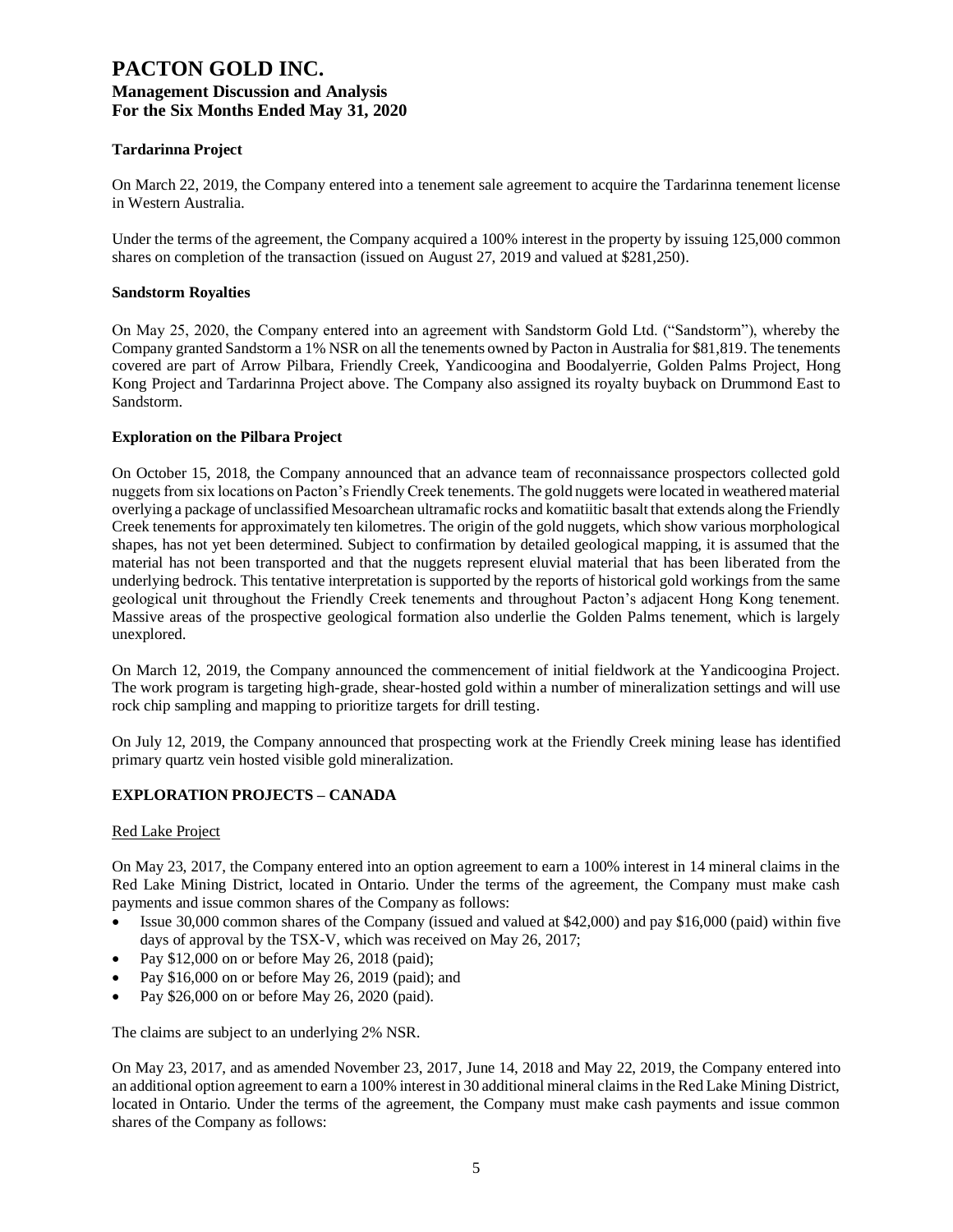- Issue 250,000 common shares of the Company (issued and valued at \$350,000) within five days of approval by the TSX-V, which was received on May 26, 2017;
- Pay \$20,000 on or before June 30, 2018 (paid);
- Pay \$80,000 on or before January 31, 2019 (paid); and
- Pay \$150,000 on or before June 30, 2019 (paid).

The vendors retain a 2.5% NSR, of which two-fifths (1%) can be repurchased by the Company for \$1,500,000.

On November 1, 2018, the Company entered into an option agreement to earn a 100% interest in 12 mineral claims in the Red Lake Mining District, located in Ontario. Under the terms of the agreement, the Company must make cash payments and issue common shares of the Company as follows:

- Pay \$15,000 on or before November 6, 2018 (paid);
- Pay \$15,000 (paid on December 4, 2018) and issue 10,000 common shares of the Company (issued and valued at \$25,500) within five days of approval by the TSX-V, which was received November 19, 2018;
- Pay \$40,000 (paid) and issue 7,500 common shares of the Company on or before November 19, 2019 (issued and valued at \$7,875); and
- Pay \$40,000 and issue 7,500 common shares of the Company on or before November 19, 2020.

The vendors retain a NSR that ranges from 0.25% to 2.25%, of which one-half can be repurchased by the Company for \$250,000.

On January 29, 2019, the Company entered into an agreement to acquire a 100% interest in additional mineral claims in the Red Lake Mining District, located in Ontario. The Company issued 19,231 common shares on February 6, 2019 valued at \$48,077. The claims are subject to a NSR ranging from 0.25% to 2.25%, of which a portion can be repurchased by the Company for \$250,000.

On February 12, 2019, the Company entered into an agreement to acquire a 100% interest in additional mineral claims in the Red Lake Mining District, located in Ontario. The Company paid \$15,000 and on February 28, 2019 issued 7,500 common shares valued at \$19,125. The claims are subject to a 2% NSR, of which one-half can be repurchased by the Company for \$200,000.

On February 20, 2019, the Company entered into an option agreement to acquire a 100% interest in additional mineral claims in the Red Lake Mining District, located in Ontario. Under the terms of the agreement, the Company must make cash payments and issue common shares of the Company as follows:

- Pay up to \$30,000 on behalf of the vendor for exploration expenditures (paid);
- Issue 12,500 common shares of the Company within five days of approval by the TSX-V, which was received March 5, 2019 (issued on March 6, 2019 and valued at \$31,250);
- Pay \$50,000 (paid) and issue 10,000 common shares of the Company on or before March 5, 2020 (issued on March 4, 2020 and valued at \$8,500); and
- Pay \$50,000 and issue 12,500 common shares of the Company on or before March 5, 2021.

The claims are subject to a 0.25% to 1.75% NSR, of which a portion can be repurchased by the Company at a rate of \$250,000 for each 0.25% portion that is repurchased.

On March 13, 2019, the Company entered into an option agreement to acquire a 100% interest in additional mineral claims in the Red Lake Mining District, located in Ontario. Under the terms of the agreement, the Company must make cash payments and issue common shares of the Company as follows:

- Pay up to \$40,000 on behalf of the vendor for exploration expenditures (paid);
- Issue 10,000 common shares of the Company within five days of approval by the TSX-V, which was received March 21, 2019 (issued on March 22, 2019 and valued at \$23,000);
- Pay \$50,000 (paid) and issue 10,000 common shares of the Company on or before March 21, 2020 (issued on March 11, 2020 and valued at \$6,000); and
- Pay \$50,000 and issue 12,500 common shares of the Company on or before March 21, 2021.

The claims are subject to a 2.5% NSR, of which one-half can be repurchased by the Company for \$2,000,000.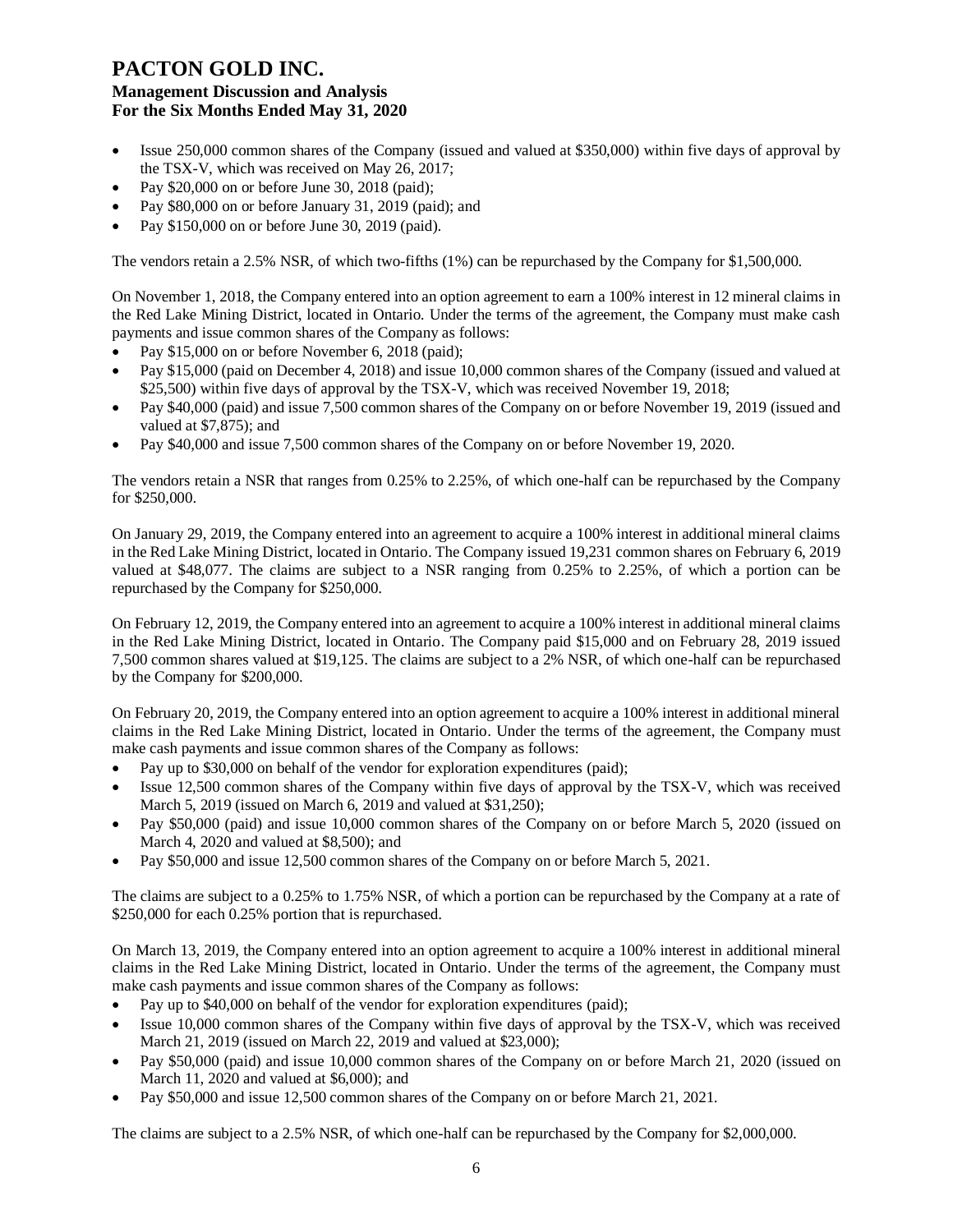On April 23, 2019, the Company entered into an option agreement to acquire a 100% interest in additional mineral claims in the Red Lake Mining District, located in Ontario. Under the terms of the agreement, the Company must make cash payments and issue common shares of the Company as follows:

- Pay \$30,000 (paid) and issue 10,000 common shares of the Company (issued on May 6, 2019 and valued at \$16,500) within five days of approval by the TSX-V, which was received on May 6, 2019;
- Pay \$30,000 and issue 15,000 common shares of the Company on or before May 6, 2020 (issued on May 5, 2020 and valued at \$11,250); and
- Pay \$30,000 on or before May 6, 2021.

On April 24, 2019, the Company announced the completion of a high resolution airborne magnetic survey at the Red Lake Project. A total of 2,957-line kilometres at a 50-meter (or "m") line spacing was flown. Initial survey results indicate multiple areas of interest in the form of prominent linear structures containing small-to-large scale folding and faulting (Figure 1 and Figure 2).



**Figure 1.** Pacton's Red Lake Property with New Magnetic Survey. Inset over western half of property with intensely folded basalt units cut by D2 structures.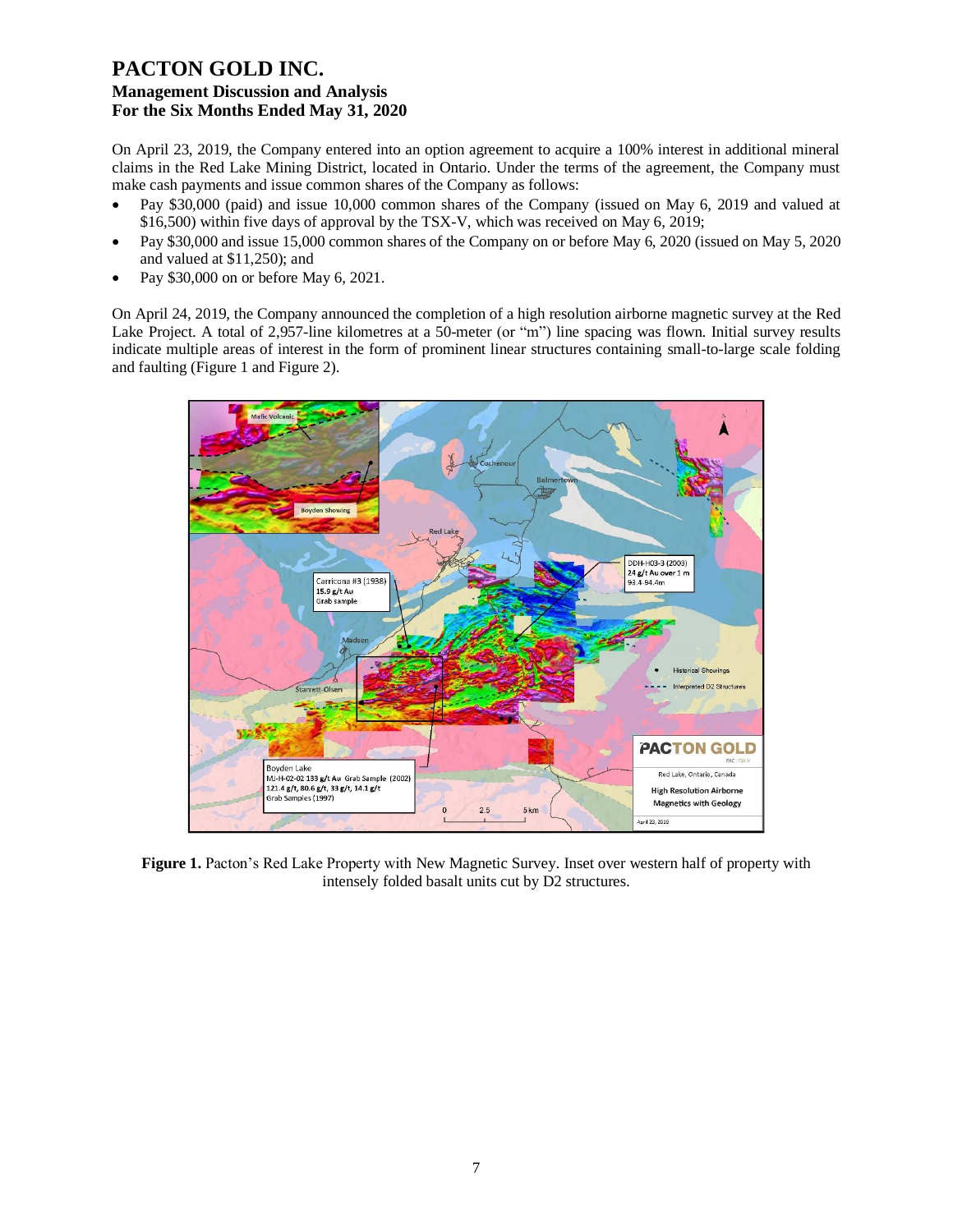# **PACTON GOLD INC.**

**Management Discussion and Analysis For the Six Months Ended May 31, 2020**



**Figure 2.** Pacton's Red Lake Property with New Magnetic Survey (Tilt variation) showing detailed structure.

On July 16, 2019, the Company announced that initial surface sampling at the Red Lake Project has returned highgrade values, including 126.5 g/tonne (or "g/t") Au and 23.3 g/t Au from the Boyden prospect. Sampling is still in progress and additional surface results will be reported as they are received.

On July 23, 2019, the Company entered into two agreements to acquire 100% interests in additional mineral claims in the Red Lake Mining District, located in Ontario. Under the terms of each agreement, the Company must make a cash payment of \$100,000 and issue 40,000 common shares of the Company upon approval by the TSX-V. A total of \$200,000 was paid and 80,000 common shares were issued on August 12, 2019 and valued at \$140,000.

On October 22, 2019, the Company entered into an option agreement to acquire a 100% interest in additional mineral claims in the Red Lake Mining District, located in Ontario. Under the terms of the agreement, the Company must make cash payments and issue common shares of the Company as follows:

- Pay \$35,000 (paid) and issue 15,000 common shares of the Company within five days of approval by the TSX-V, which was received November 6, 2019 (issued on November 15, 2019 and valued at \$16,500);
- Pay \$22,500 and issue 15,000 common shares of the Company on or before November 6, 2020;
- Pay \$22,500 and issue 15,000 common shares of the Company on or before November 6, 2021;
- Pay \$22,500 and issue 15,000 common shares of the Company on or before November 6, 2022; and
- Pay \$22,500 and issue 15,000 common shares of the Company on or before November 6, 2023.

The claims are subject to a 0.25% to 2.25% NSR, of which one-half may be repurchased by the Company for \$1,000,000.

On April 1, 2020, the Company entered into a purchase agreement with TomaGold Corporation ("TomaGold"), whereby the Company will acquire all of TomaGold's interest, being 39.5%, in a joint venture it currently holds with Evolution Mining and Newmont Corporation (formerly GoldCorp when TomaGold entered into the joint venture) on the Sidace Lake Property, located in the Red Lake Mining District in Ontario.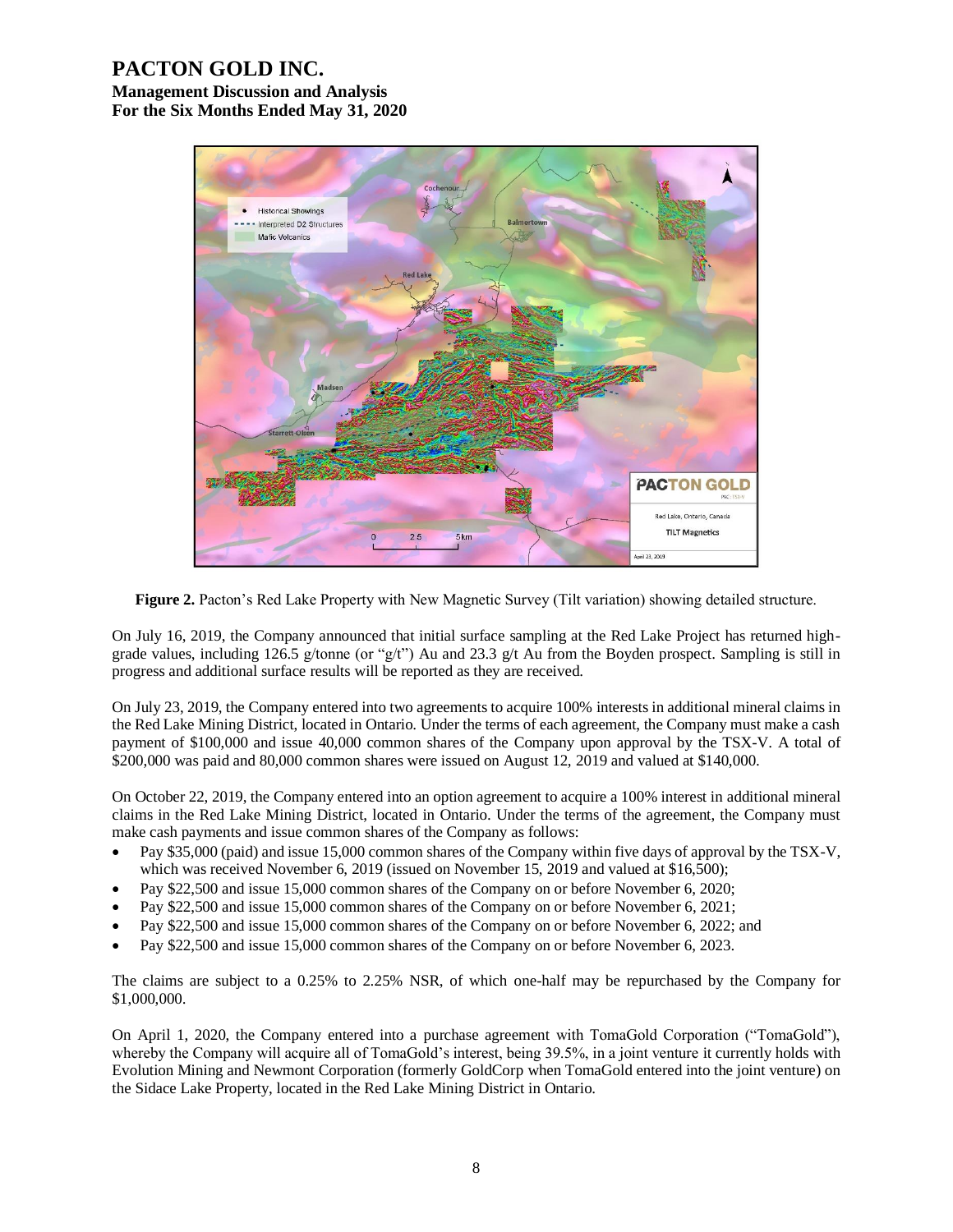Under the terms of the agreement, the Company must pay and issue the following to TomaGold:

- Upon final acceptance of the transaction by the TSX-V, pay \$250,000 (paid) and issue 1,000,000 common shares (issued and valued at \$1,000,000);
- Within six months of TSX-V acceptance, pay \$250,000 and issue \$800,000 worth of common shares at a price per share equal to the greater of \$1.60 and the five-day volume weighted average price of the Company's shares immediately preceding the date of issuance; and
- Upon the Company filing a NI 43-101 technical report on the property showing a gold resource estimate of 750,000 ounces or greater of gold, issue 416,666 common shares.

On April 23, 2020, the Company entered into an option agreement to acquire a 100% interest in additional mineral claims in the Red Lake Mining District, located in Ontario. Under the terms of the agreement, the Company must make cash payments and issue common shares of the Company as follows:

- Pay \$15,000 (paid) and issue 25,000 common shares of the Company on or before April 30, 2020 (issued and valued at \$20,000);
- Pay \$15,000 and issue 15,000 common shares of the Company on or before April 30, 2021; and
- Pay \$25,000 and issue 15,000 common shares of the Company on or before April 30, 2022.

The claims are subject to a 1.5% NSR, of which one-half may be repurchased by the Company for \$500,000.

On April 24, 2020, the Company entered into an option agreement to acquire a 100% interest in additional mineral claims in the Red Lake Mining District, located in Ontario. Under the terms of the agreement, the Company must make cash payments and issue common shares of the Company as follows:

- Pay \$6,000 (paid) and issue 10,000 common shares of the Company on or before April 30, 2020 (issued and valued at \$8,000);
- Pay \$10,000 and issue 10,000 common shares of the Company on or before April 30, 2021; and
- Pay \$20,000 and issue 10,000 common shares of the Company on or before April 30, 2022.

The claims are subject to a 1.5% NSR, of which one-half may be repurchased by the Company for \$400,000.

On May 25, 2020, the Company entered into an agreement with Sandstorm, whereby the Company granted Sandstorm a 0.5% to 1% NSR on all mineral claims owned by the Company in Red Lake, and all mineral claims in which the Company was currently earning an interest in Red Lake. As of May 31, 2020, the Company has received \$81,819 for the mineral claims it owns. Sandstorm has agreed to pay an additional \$136,365 once the Company has earned a 100% interest in the remaining Red Lake mineral claims. The Company also assigned its royalty buybacks on all Red Lake agreements to Sandstorm.

On June 24, 2020, the Company announced the commencement of fieldwork for the 2020 exploration program at its Red Lake gold project in Ontario. Working with AI specialists, Windfall Geotek, Pacton has identified five priority target areas, including the Carricona East target, where recent reconnaissance drilling hit mineralization, including 17.2 g/t Au over 0.5 m at shallow depth (see below). The program will include drilling, as well as regional soil sampling and geophysics. Additionally, the Company is currently in the planning stage with its joint venture partner, Evolution Mining, for the 2020 expansion drill program on the Sidace gold project in the Red Lake district.

The first phase of drilling on the Red Lake gold Project was completed, with highlights including a near surface interval of 17.2 g/t Au over 0.5 m at Carricona and the successful delineation of interpreted structure through the MD Corridor South Fault. The first phase of drilling began at Carricona due to the surface showing present and ease of access while the LP extension fault locations required access trails to be established. The interpreted LP extension has been consistently identified in drilling along a 5 kilometre length, marked by intense silicification and quartz vein stockworks with variable amounts of sulphide mineralization. A series of 10 stratigraphic holes were drilled across the interpreted location of the southern LP fault extension. All of the holes encountered a well-developed fault and variable widths of associated alteration, quartz veining and sulphide mineralization with no significant elevated Au values. A further three holes were completed along the northern parallel fault and are awaiting final ICP analysis due to the presence of sphalerite and broad alteration as pictured below. Phase 2 drilling, which is scheduled to begin in late August, will continue to vector in on potential Au targets within the Madsen-Dixie Fault corridor, building on phase 1 drilling in combination with further geophysical, summer ground programs and AI targets, as described above.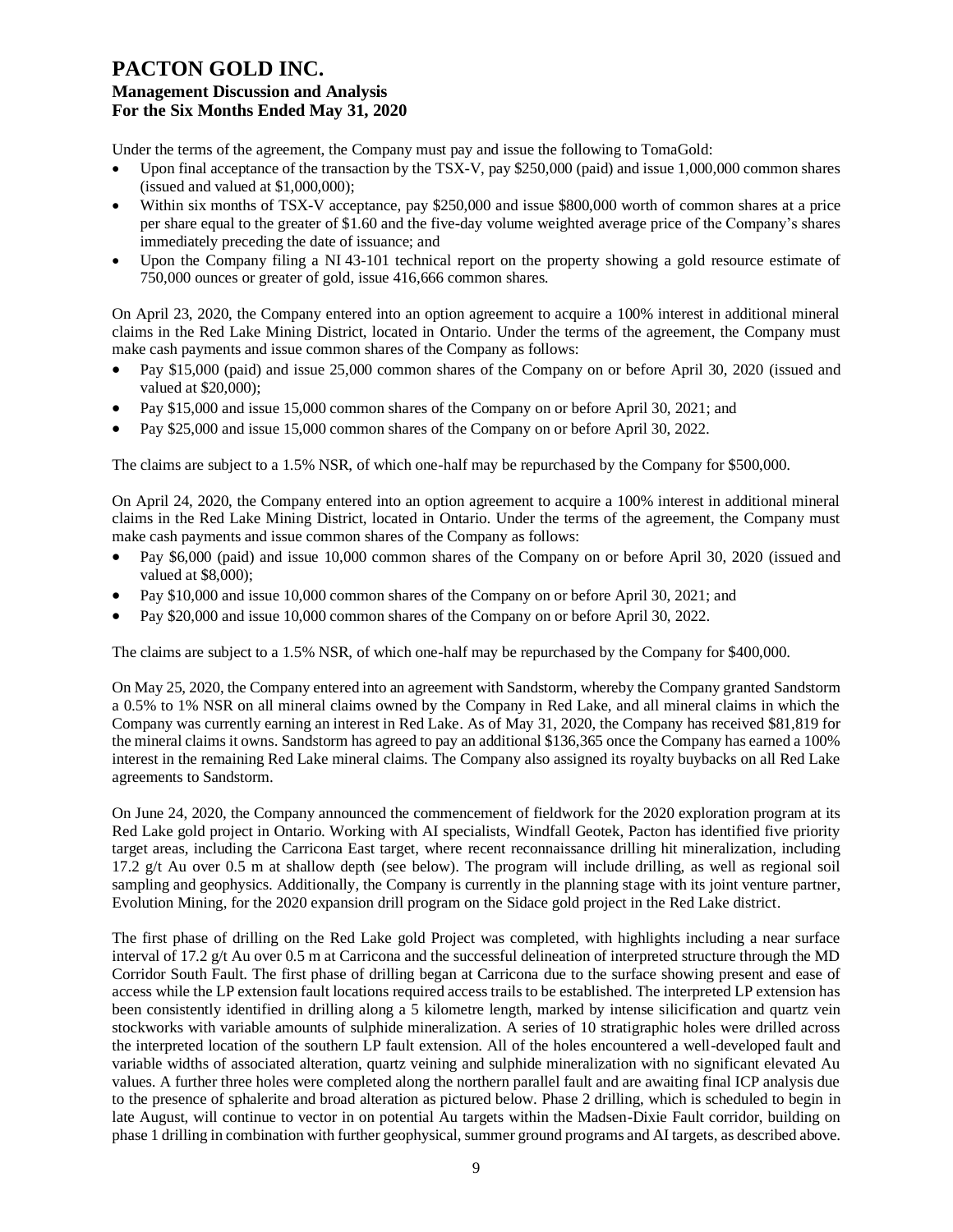On July 23, 2020, the Company announced a new expansion drill program at the Sidace JV project in Red Lake. Pacton (39.5% interest) and JV partner, Evolution Mining (60.5% interest), have approved a \$2.44 million exploration program that includes 11,500 m of drilling, together with re-logging and re-sampling historic drill core and geophysics. Both Pacton and Evolution Mining will be contributing to the program budget, and Pacton will run the program as Operator.

#### Tully West Gold Property

On January 16, 2017, the Company entered into an option agreement to earn a 100% interest in the Tully West Gold Property, located in Ontario. On January 18, 2018, certain terms were amended. Under the terms of the amended agreement, the Company was required to make cash payments and issue common shares of the Company as follows:

- Issue 130,000 common shares of the Company (issued on January 25, 2017 and valued at \$117,000) and pay \$25,000 (paid) within five days of approval by the TSX-V, which was received January 25, 2017;
- Issue 130,000 common shares of the Company on or before January 25, 2018 (issued on January 25, 2018 and valued at \$390,000);
- Pay \$80,000 on or before February 15, 2018 (paid); and
- Issue 130,000 common shares of the Company (issued on July 24, 2018 and valued at \$793,000) and pay \$110,000 (paid) on or before January 25, 2019.

The Company completed an equity financing for gross proceeds in excess of \$1,000,000 (excluding flow-through proceeds), thus the January 25, 2019 common share and cash payments were accelerated.

On December 12, 2018, the agreement was amended to extend the exploration expenditure deadlines. The Company was required to pay an additional \$10,000 on or before January 12, 2019 (paid). The Company was then required to incur exploration expenditures as follows:

- \$250,000 on or before January 16, 2018 (incurred);
- An additional \$500,000 on or before January 25, 2020; and
- An additional \$500,000 on or before January 25, 2021.

The vendors retained a 2.5% NSR, of which two-fifths (1%) could be repurchased by the Company for an aggregate \$1,000,000.

The Company did not incur the required exploration expenditures on the Tully West Gold Property by January 25, 2020. Accordingly, the Company recorded an impairment charge of \$2,246,986 at November 30, 2019.

#### **RESULTS OF OPERATIONS**

#### **Three Months Ended May 31, 2020**

During the three months ended May 31, 2020, the Company reported a net loss of \$519,918 (2019 - \$643,843). The Company's loss included expenditures as follows:

- Consulting fees of \$319,967 (2019 \$262,813) were higher due to an increase in the use of consultants;
- Management fees of \$22,500 (2019 \$45,000) were lower due to lower fees charged by the CEO;
- Office and miscellaneous of \$45,127 (2019 \$79,821) decreased due to a decrease in travel expenses for the quarter;
- Professional fees of \$108,901 (2019 \$99,412) were higher due to an increase in legal fees;
- Rent of \$21,000 (2019 \$10,000) increased from the prior period due to temporary equipment storage space in the current period, as well as an increase in rental rates;
- Share-based payments of \$nil (2019 \$24,524) were the result of stock options granted in the prior period;
- Shareholder communications and investor relations of \$149,411 (2019 \$130,919) were higher in the current period due to an increase in services being used and an increase in promotional activities;
- Transfer agent and filing fees of \$16,517 (2019 \$15,939) were comparable to the prior period; and
- Other income of \$160,691 (2019 \$24,608) increased compared to the prior period as a result of increased exploration and evaluation expenditures on the Company's December 2018, July 2019 and December 2019 flowthrough financings.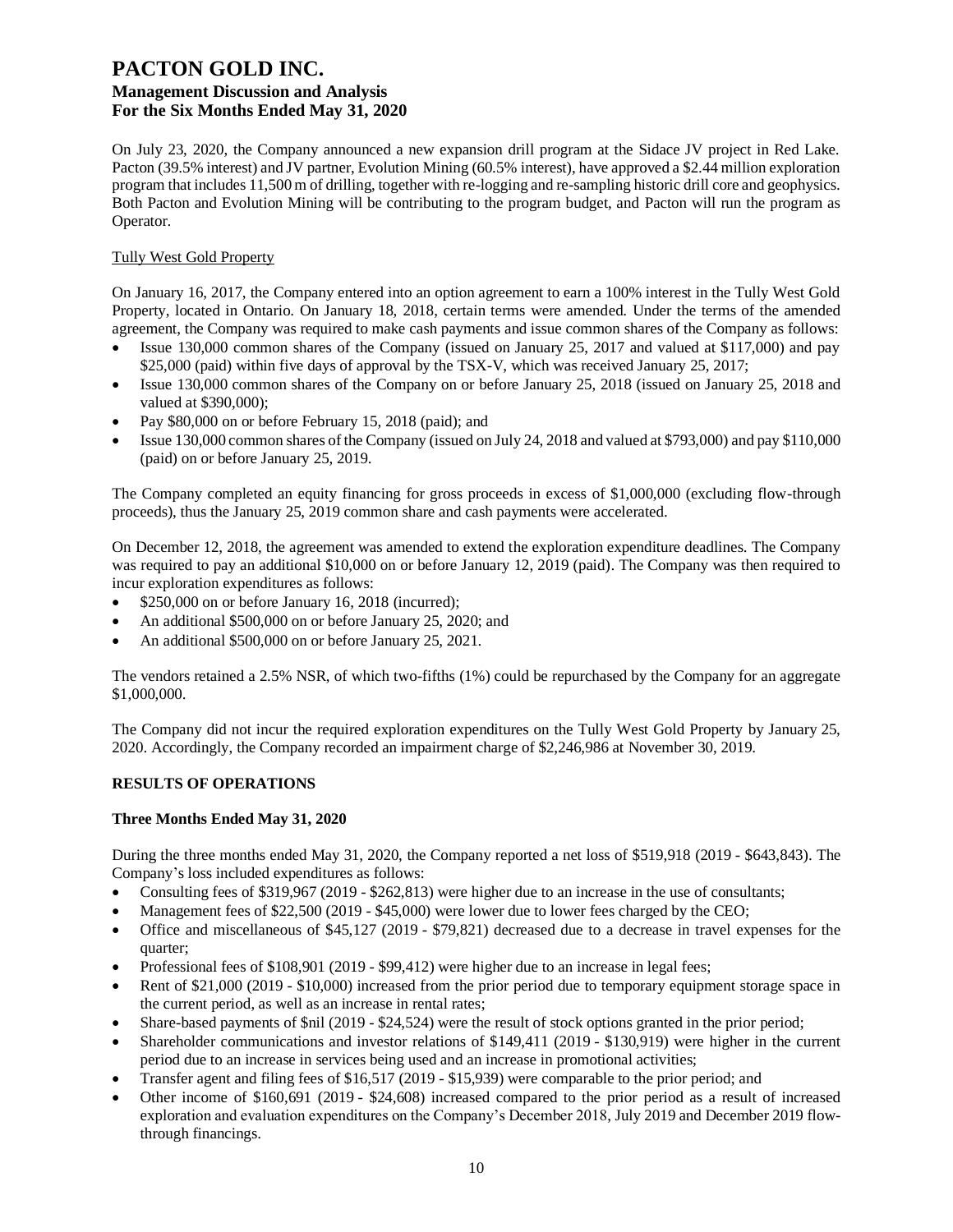#### **Six Months Ended May 31, 2020**

During the six months ended May 31, 2020, the Company reported a net loss of \$1,199,234 (2019 - \$1,241,437). The Company's loss included expenditures as follows:

- Consulting fees of \$668,928 (2019 \$496,729) were higher due to an increase in the use of consultants;
- Management fees of \$45,000 (2019 \$90,000) were lower due to lower fees charged by the CEO;
- Office and miscellaneous of \$215,649 (2019 \$138,961) increased due to an increase in travel expenses for the period;
- Professional fees of \$192,823 (2019 \$214,633) were lower due to a decrease in legal fees;
- Rent of \$42,333 (2019 \$19,000) increased from the prior period due to temporary equipment storage space in the current period, as well as an increase in rental rates;
- Share-based payments of \$nil (2019 \$60,234) were the result of stock options granted in the prior period;
- Shareholder communications and investor relations of \$347,026 (2019 \$235,652) were higher in the current period due to an increase in services being used and an increase in promotional activities;
- Transfer agent and filing fees of \$46,223 (2019 \$47,650) were comparable to the prior period;
- Part XII.6 tax of \$16,614 (2019 \$nil) was a result of flow-through proceeds renounced under the Look-back Rule in relation to the Company's December 2018 flow-through financing; and
- Other income of \$366,619 (2019 \$59,862) increased compared to the prior period as a result of increased exploration and evaluation expenditures on the Company's December 2018, July 2019 and December 2019 flowthrough financings.

## **SELECTED ANNUAL INFORMATION**

#### **(\$000s, except loss per share)**

|                                         | November 30,<br>2019     | November 30,<br>2018 | November 30,<br>2017 |
|-----------------------------------------|--------------------------|----------------------|----------------------|
| Revenue                                 | -                        |                      |                      |
| Net loss                                | (10,674)                 | (7,065)              | (1,650)              |
| Basic and diluted loss per common share | (0.07)                   | (0.10)               | (0.03)               |
| Total assets                            | 12,500                   | 9.408                | 1,837                |
| Long-term debt                          | $\overline{\phantom{a}}$ | ۰                    |                      |
| Dividends                               | -                        |                      |                      |

#### **SUMMARY OF QUARTERLY RESULTS (\$000s, except earnings per share)**

Results for the eight most recently completed quarters are summarized as follows:

| For the periods ending            | May 31,<br>2020 | February 29,<br>2020 | November 30,<br>2019 | August 31,<br>2019 |
|-----------------------------------|-----------------|----------------------|----------------------|--------------------|
| Revenue                           |                 |                      |                      |                    |
| Net loss                          | (520)           | (679)                | (7, 379)             | (2,054)            |
| Basic and diluted loss per common |                 |                      |                      |                    |
| share                             | (0.02)          | (0.03)               | (0.41)               | (0.16)             |
| Total assets                      | 19,173          | 16,998               | 12,500               | 19,770             |
| Non-current financial liabilities |                 |                      |                      |                    |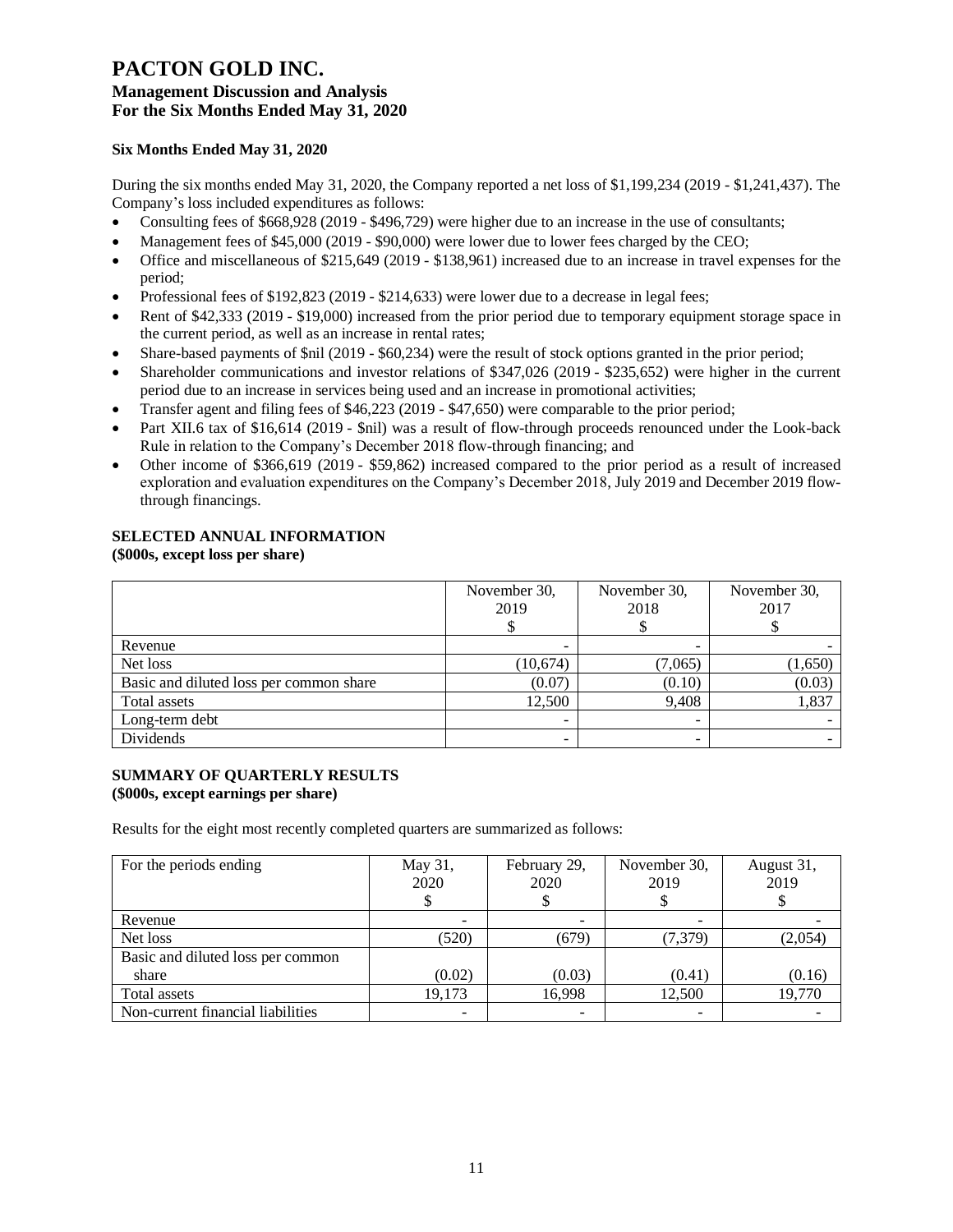| For the periods ending            | May 31,<br>2019 | February 28,<br>2019 | November 30,<br>2018 | August 31,<br>2018 |
|-----------------------------------|-----------------|----------------------|----------------------|--------------------|
| Revenue                           |                 |                      | ۰                    |                    |
| Net loss                          | (644)           | (598)                | (1,889)              | (2,066)            |
| Basic and diluted loss per common |                 |                      |                      |                    |
| share                             | (0.05)          | (0.06)               | (0.20)               | (0.22)             |
| Total assets                      | 15,040          | 14.276               | 9,408                | 10,440             |
| Non-current financial liabilities |                 |                      | ۰                    |                    |

#### **LIQUIDITY AND CAPITAL RESOURCES**

The Company had cash of \$2,725,212 and working capital of \$2,978,544 at May 31, 2020, compared to \$905,356 of cash and \$337,213 of working capital at November 30, 2019.

The Company's accounts payable and accrued liabilities at May 31, 2020 were \$227,508 (November 30, 2019 - \$491,992).

The Company has taken the following measures to address working capital concerns during the 2020 fiscal period, and as of the date of this MD&A:

- On December 23, 2019 and January 17, 2020, the Company closed a private placement in two tranches. The Company issued 1,322,733 units at a price of \$1.20 per unit for gross proceeds of \$1,587,280. Each unit consists of one common share and one share purchase warrant. Each warrant entitles the holder to acquire one common share at a price of \$1.80 for a period of two years from the date of issuance. The Company also issued 3,173,758 flow-through common shares at a price of \$1.30 per share for gross proceeds of \$4,125,886.
- On June 25, 2020 and July 10, 2020, the Company closed a private placement in two tranches. The Company issued 2,773,000 common shares at a price of \$0.70 per share and 2,856,226 common shares at a price of \$0.70 per share for gross proceeds of \$3,940,458. The Company also issued 1,300,000 flow-through common shares at a price of \$0.77 per share and 2,122,000 flow-through common shares at a price of \$0.79 for gross proceeds of \$2,677,380.

The Company will need to obtain additional financing for working capital purposes and to continue exploration on its exploration and evaluation assets for the 2021 fiscal year.

At May 31, 2020, the Company had a remaining commitment to incur exploration expenditures of \$nil (November 30, 2019 - \$1,797,565) and \$3,254,558 (November 30, 2019 - \$nil) in relation to its July 2019 and December 2019 flowthrough share financings, respectively. Included in prepaid expenses and deposits is \$497,200 (November 30, 2019 - \$300,110) of exploration expenditures paid but not yet incurred.

#### **EVENTS SUBSEQUENT TO MAY 31, 2020**

See **Liquidity and Capital Resources** for private placements.

On July 7, 2020, 47,250 agent warrants expired unexercised.

On July 24, 2020, the Company granted 1,750,000 stock options exercisable at a price of \$1.33 per share for a period of three years to directors, officers and consultants.

#### **TRANSACTIONS WITH RELATED PARTIES**

These amounts of key management compensation are included in the amounts shown on the condensed consolidated interim statements of comprehensive loss and were incurred in the normal course of operations: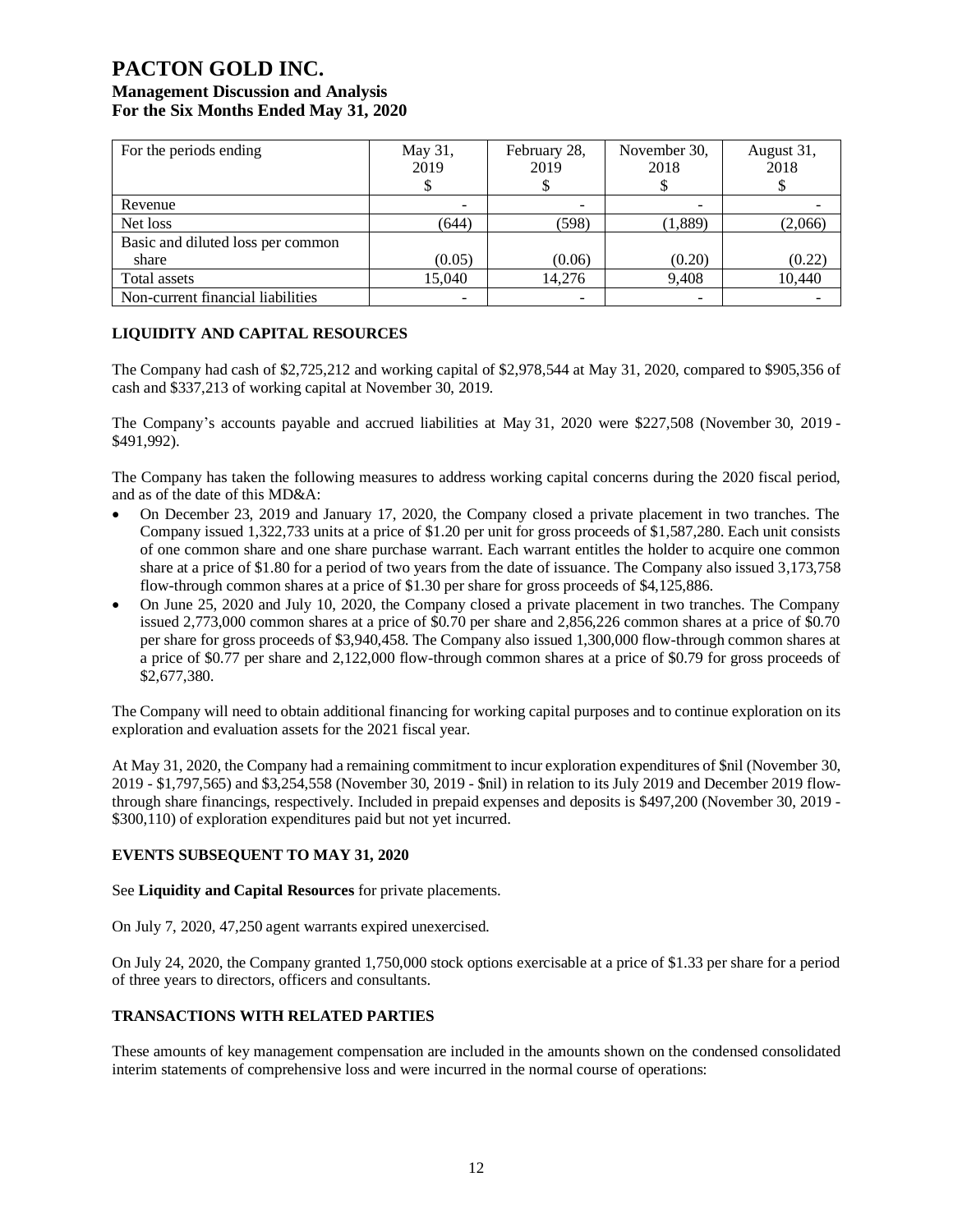|                         | <b>Six Months Ended</b><br>May 31, 2020 | <b>Six Months Ended</b><br>May 31, 2019 |         |
|-------------------------|-----------------------------------------|-----------------------------------------|---------|
| Short-term compensation | 303,000                                 |                                         | 265,000 |

Short-term compensation was paid or accrued as follows:

- \$45,000 (2019 \$90,000) in management fees to a private company controlled by the interim CEO;
- \$53,000 (2019 \$50,000) in professional fees to a private company in which the CFO is a director;
- \$90,000 (2019 \$65,000) in exploration and evaluation assets to a director; and
- \$115,000 (2019 \$60,000) in exploration and evaluation assets to a director.

Transactions with related parties are included in the amounts shown on the condensed consolidated interim statements of comprehensive loss:

|                                                                                                           | <b>Six Months Ended</b><br>May 31, 2020 | <b>Six Months Ended</b><br>May 31, 2019 |
|-----------------------------------------------------------------------------------------------------------|-----------------------------------------|-----------------------------------------|
| Related company with a common officer (rent)                                                              | 30,000                                  | 19,000                                  |
| Related company with a common director (geological fees<br>included in exploration and evaluation assets) | 60,000                                  | -                                       |

As at May 31, 2020, the Company has outstanding amounts payable to current and former officers and directors of the Company of \$8,500 (November 30, 2019 - \$113,065) for outstanding fees and expenses. The amounts payable are non-interest-bearing, uncollateralized and repayable on demand.

#### **COMMITMENTS**

The Company is obligated to make certain payments and issue shares in connection with the acquisition of its exploration and evaluation assets.

See **Liquidity and Capital Resources** for the Company's flow-through share expenditure commitments.

#### **OFF-BALANCE SHEET ARRANGEMENTS**

The Company has not entered into any off-balance sheet arrangements.

#### **FINANCIAL INSTRUMENTS**

Financial instruments are agreements between two parties that result in promises to pay or receive cash or equity instruments. The Company classifies its financial instruments as follows: cash and cash equivalents, as fair value through profit or loss; receivables, as amortized cost; and accounts payable and accrued liabilities, as amortized cost. The carrying values of these instruments approximate their fair values due to their short term to maturity.

The following table sets forth the Company's financial asset measured at fair value by level within the fair value hierarchy:

| May 31, 2020              | <b>Level 1</b> | Level 2                  | Level 3                  | Total        |
|---------------------------|----------------|--------------------------|--------------------------|--------------|
| Cash and cash equivalents | 2,725,212      | $\overline{\phantom{0}}$ |                          | 2,725,212    |
| <b>November 30, 2019</b>  | <b>Level 1</b> | <b>Level 2</b>           | Level 3                  | <b>Total</b> |
| Cash and cash equivalents | 905,356        | -                        | $\overline{\phantom{0}}$ | 905,356      |

The Company has exposure to the following risks from its use of financial instruments:

- Credit risk;
- Liquidity risk; and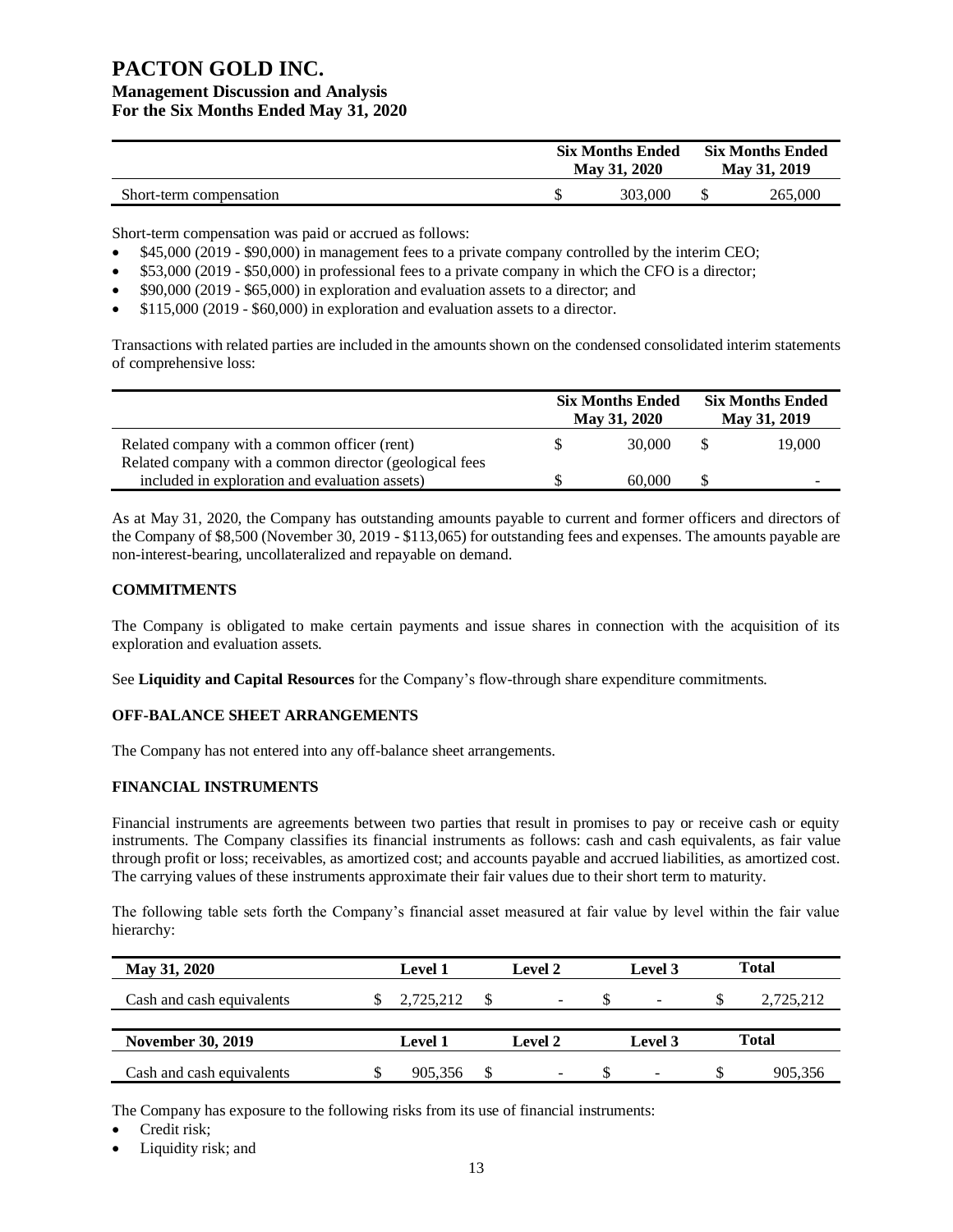Market risk.

#### Credit risk

Credit risk is the risk that one party to a financial instrument will cause a financial loss for the other party by failing to discharge an obligation. The Company manages credit risk, in respect of cash, by placing it at major Canadian financial institutions. Included in receivables is \$200,609 (November 30, 2019 - \$125,293) owing from the Canada Revenue Agency and the Australian Taxation Office. The Company has minimal credit risk.

#### Liquidity risk

Liquidity risk is the risk that the Company will not be able to meet its financial obligations as they fall due. The Company's approach to managing liquidity is to ensure, as far as possible, that it will always have sufficient liquid funds to meet its liabilities when due, under both normal and stressed conditions, without incurring unacceptable losses or risking damage to the Company's reputation. The contractual financial liabilities of the Company as of May 31, 2020 equal \$227,508 (November 30, 2019 - \$491,992). All of the liabilities presented as accounts payable and accrued liabilities are due within 30 days of May 31, 2020.

#### Market risk

Market risk is the risk that changes in market prices, such as foreign exchange rates and interest rates, will affect the Company's income or the value of its holdings of financial instruments. The objective of market risk management is to manage and control market risk exposure within acceptable parameters, while optimizing the return on capital.

- *i*) *Currency risk* Currency risk is the risk that the fair value or future cash flows will fluctuate as a result of changes in foreign exchange rates. The Company has operations in Canada and Australia and incurs operating and exploration expenditures in both currencies. The fluctuation of the Canadian dollar in relation to the Australian dollar will have an impact upon the results of the Company. The Company does not hold substantial funds in a foreign currency, and only a small amount of its accounts payable and accrued liabilities is denominated in Australian dollars. A fluctuation in the exchanges rates between the Canadian and Australian dollars of 10% would result in a \$6,300 change in the Company's cash, \$nil change in accounts payable and accrued liabilities and \$800 change in other comprehensive income (loss). The Company does not use any techniques to mitigate currency risk.
- *ii) Interest rate risk –* Interest rate risk is the risk that future cash flows will fluctuate as a result of changes in market interest rates. Interest earned on cash is at nominal interest rates, and therefore, the Company does not consider interest rate risk to be significant. The Company has no interest-bearing financial liabilities.
- *iii) Other price risk –* Other price risk is the risk that the fair value or future cash flows of a financial instrument will fluctuate due to changes in market prices, other than those arising from interest rate risk. The Company is not exposed to significant other price risk.

#### Capital management

The Company considers its capital to be comprised of shareholders' equity.

The Company manages the capital structure and makes adjustments to it in light of changes in economic conditions and the risk characteristics of the underlying assets. To maintain or adjust the capital structure, the Company may attempt to issue new shares. Although the Company has been successful at raising funds in the past through the issuance of capital stock, it is uncertain whether it will continue this method of financing due to the current difficult market conditions.

In order to facilitate the management of its capital requirements, the Company prepares expenditure budgets that are updated as necessary depending on various factors, including successful capital deployment and general industry conditions.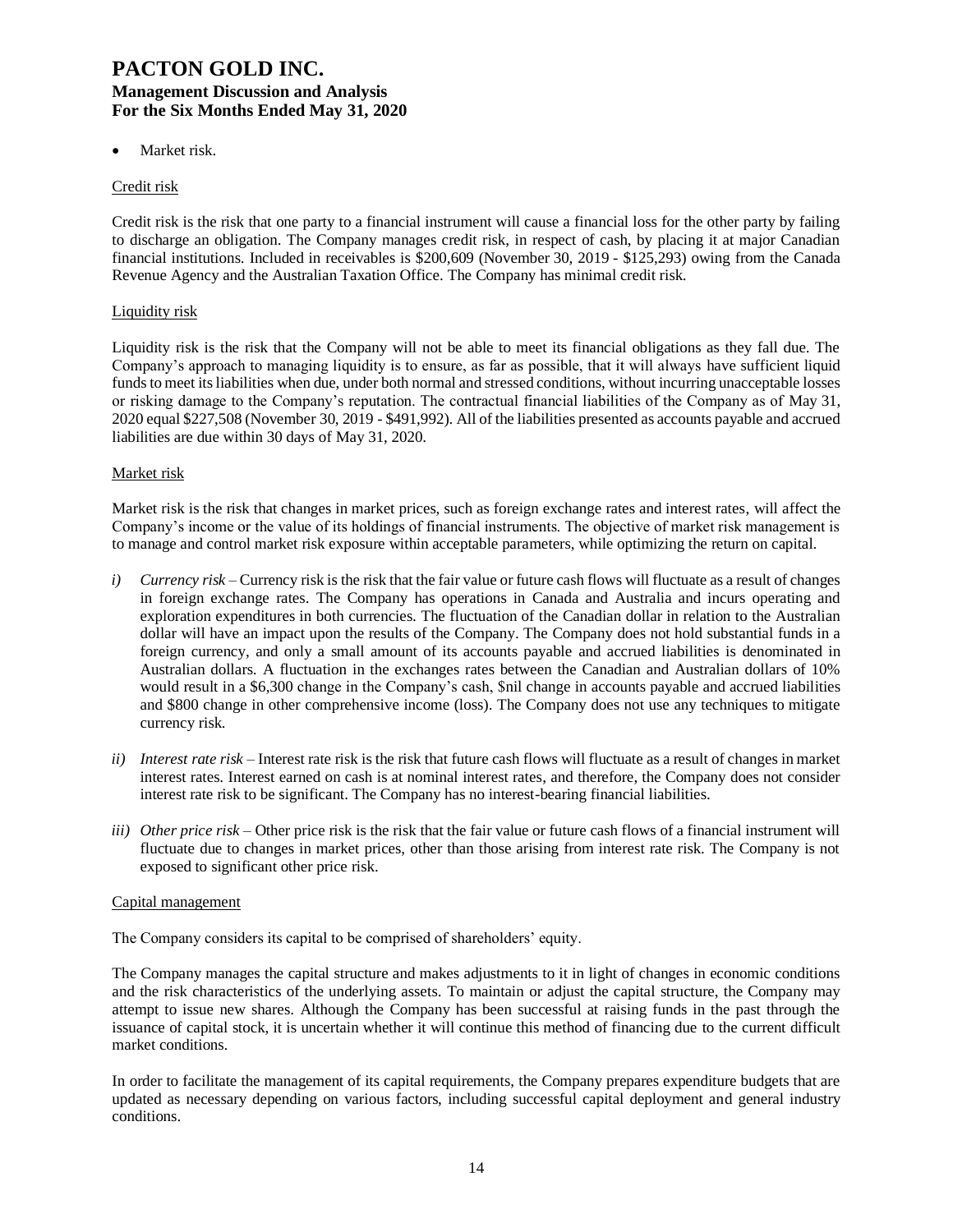Management reviews the capital structure on a regular basis to ensure that the above objectives are met. There have been no changes to the Company's approach to capital management during the six months ended May 31, 2020. The Company is not subject to externally imposed capital requirements.

#### **RISKS**

The Company, and the securities of the Company, should be considered a highly speculative investment. The following risk factors should be given special consideration when evaluating an investment in any of the Company's securities.

There are a number of outstanding securities and agreements pursuant to which common shares of the Company may be issued in the future. This will result in further dilution to the Company's shareholders.

The Company has a very limited history of operations, is in the early stage of development, and has received no revenues other than insignificant interest revenues following its transition to a mineral exploration and development company. As such, the Company is subject to many risks common to such enterprises. There can be no assurance that the Company will be able to obtain adequate financing in the future or, if available, that the terms of such financing will be favourable. The Company does not anticipate paying any dividends in the near future.

Although the Company has taken steps to verify the title to mineral properties in which it has acquired an interest, no assurance whatsoever can be given that the Company's interests may not be challenged by third parties. If challenged, and if the challenge is sustained, it will have an adverse effect on the business of the Company. Title to mineral properties may be subject to unregistered prior agreements or transfers and may also be affected by undetected defects or the rights of indigenous peoples.

Environmental legislation is becoming increasingly stringent and costs and expenses of regulatory compliance are increasing. The impact of new and future environmental legislation on the Company's operations may cause additional expenses and restrictions. If the restrictions adversely affect the scope of exploration and development on the mineral properties, the potential for production on the properties may be diminished or negated.

The exploration of mineral properties involves significant risks, which even experience, knowledge and careful evaluation may not be able to avoid. The price of metals has fluctuated widely, particularly in recent years, as it is affected by numerous factors that are beyond the Company's control, including international economic and political trends, expectations of inflation or deflation, currency exchange fluctuations, interest rate fluctuations, global or regional consumptive patterns, speculative activities and increased production due to new extraction methods. The effect of these factors on the price of metals, and therefore, the economic viability of the Company's interests in the mineral properties cannot be accurately predicted. Furthermore, changing conditions in the financial markets, and Canadian income tax legislation may have a direct impact on the Company's ability to raise funds for exploration expenditures. A drop in the availability of equity financings will likely impede spending. As a result of all these significant risks, it is quite possible that the Company may lose its investments in the Company's mineral property interests.

#### **CRITICAL ACCOUNTING ESTIMATES**

The Company makes estimates and assumptions about the future that affect the reported amounts of assets and liabilities. Estimates and judgments are continually evaluated based on historical experience and other factors, including expectations of future events that are believed to be reasonable under the circumstances. In the future, actual experience may differ from these estimates and assumptions.

The effect of a change in an accounting estimate is recognized prospectively by including it in comprehensive income (loss) in the year of the change, if the change affects that year only, or in the year of the change and future years, if the change affects both.

Information about critical judgments in applying accounting policies that have the most significant risk of causing material adjustment to the carrying amounts of assets and liabilities recognized in the consolidated financial statements within the next fiscal year are included in note 5 of the consolidated financial statements.